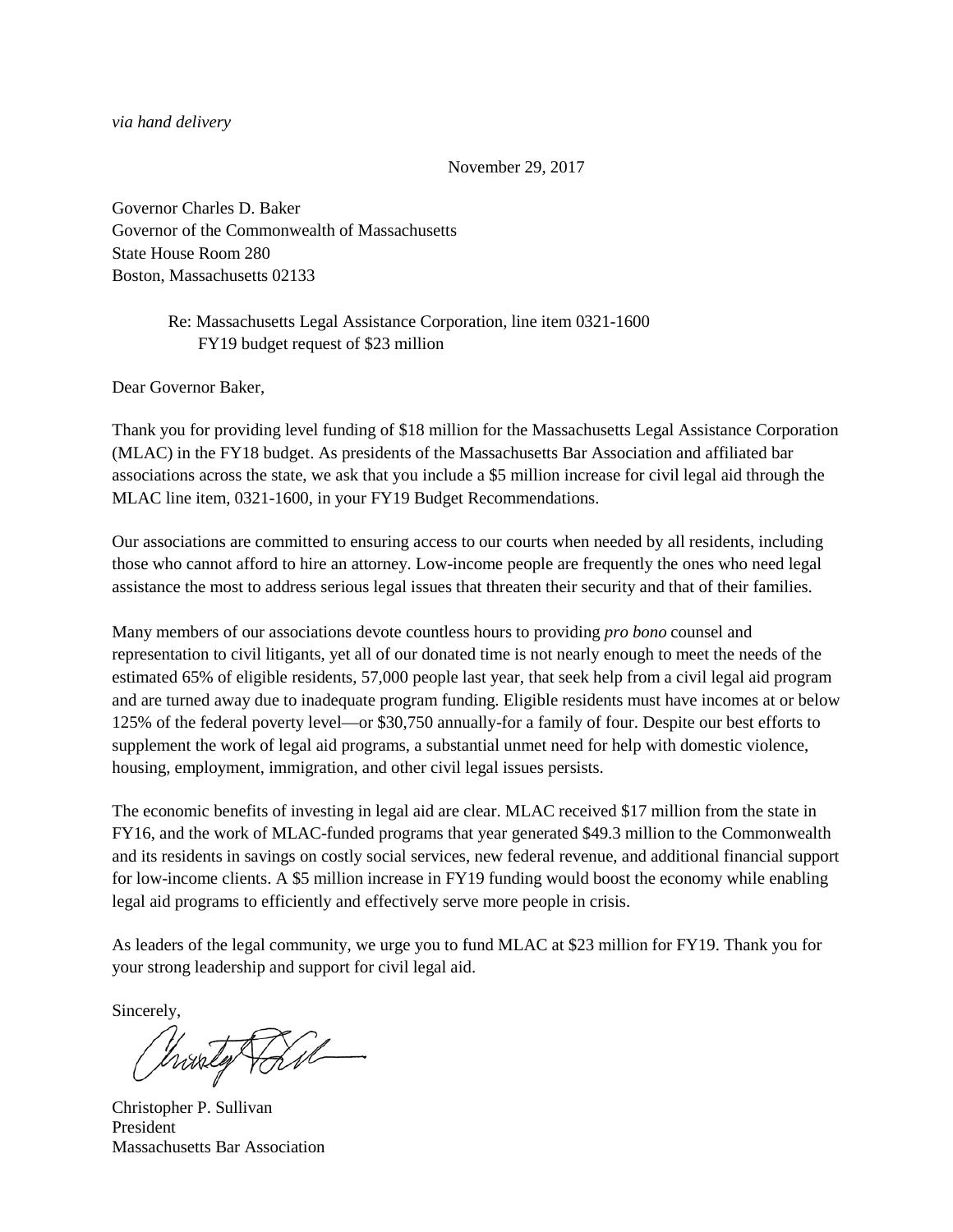Sarau H. Nanning

Sarah H. Manning President Barnstable County Bar Association

tem & Ometer

Vicki Donahue President Berkshire County Bar Association

lach

Mark D. Smith President Boston Bar Association

Sean Flaherty President Bristol County Bar Association

Mututumiss

Martin V. Tomassian President Dukes County Bar Association

John J. Vasapolli

John J. Vasapolli President Essex County Bar Association

Lisa Gay Kent

Lisa Gay Kent President Franklin County Bar Association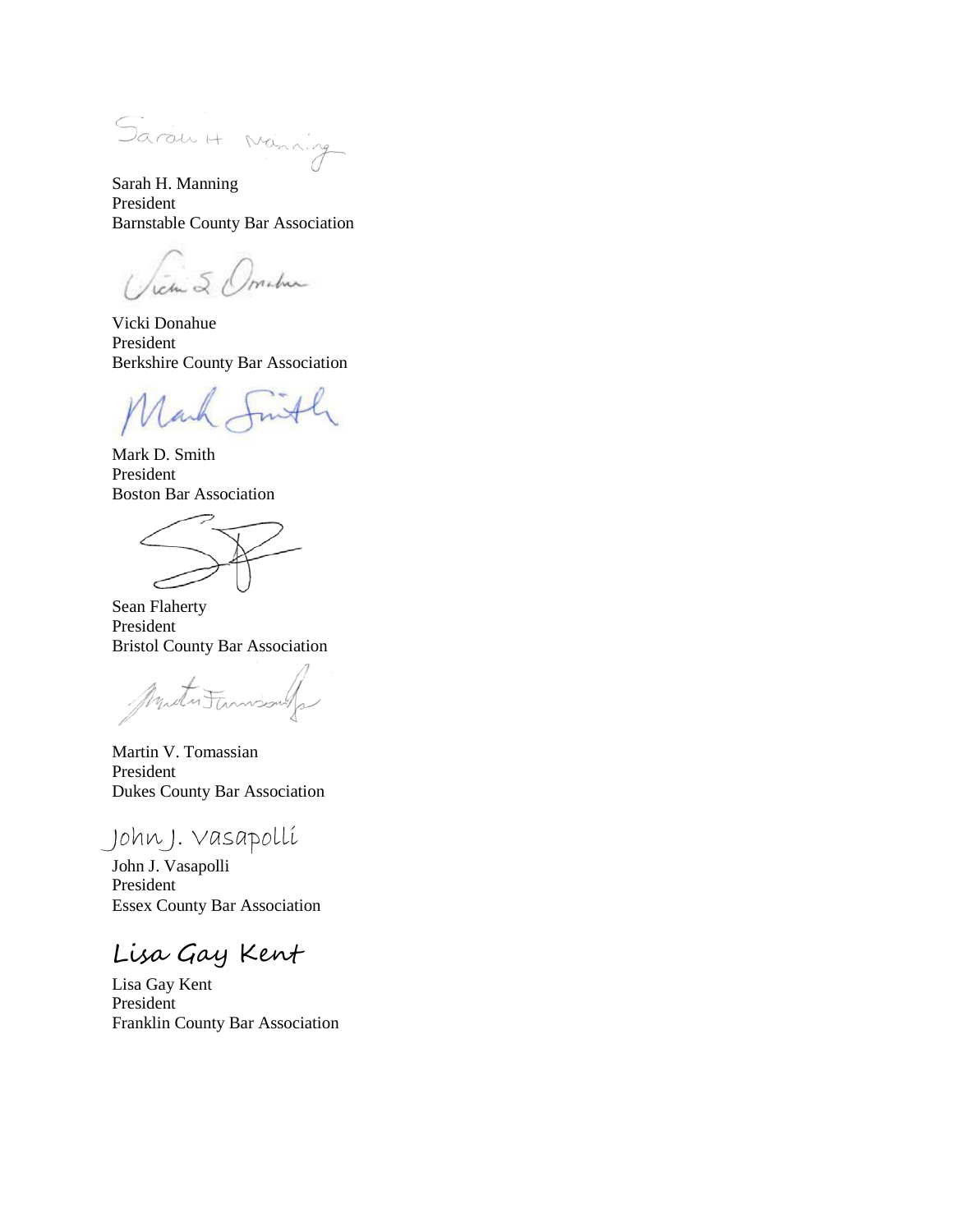Wm. Travaun Bailey President Hampden County Bar Association

John Eliot Garber President Hampshire County Bar Association

Jaman H. Millietti

Damien D. Gillietti President Middlesex County Bar Association

Steven L. Cohen President Nantucket County Bar Association

Robert W. Harnais President Bar Association of Norfolk County

*Allen J. McCarthy*

Allen J. McCarthy President Plymouth County Bar Association

Richard J. Rafferty President Worcester County Bar Association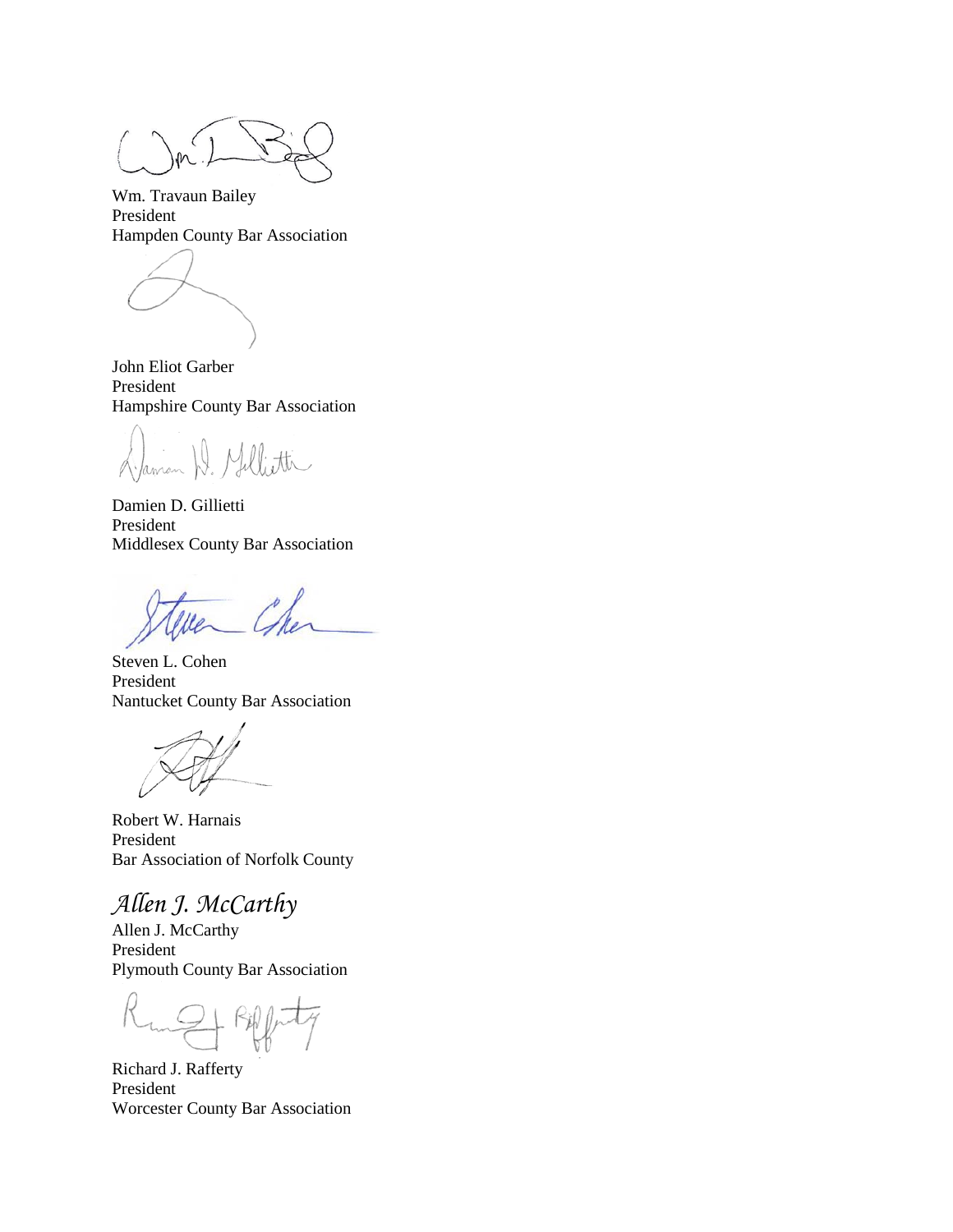Tugere for

Eugene Ho President Asian American Lawyers Association of Massachusetts

Harvey Weiner

Harvey Weiner President Federal Bar Association Massachusetts Chapter

## *Audrey L. Marinelli*

Audrey L. Marinelli President Justinian Law Society

Ponathan a- Varon

Jonathan A. Karon President Massachusetts Academy of Trial Attorneys

## *Derege Demissie*

Derege Demissie President Massachusetts Association of Criminal Defense Lawyers

Migdalia I. Nalls

Migdalia Iris Nalls President Massachusetts Association of Hispanic Attorneys

*Julianne C. Fitzpatrick* Julianne C. Fitzpatrick President Massachusetts Association of Women Lawyers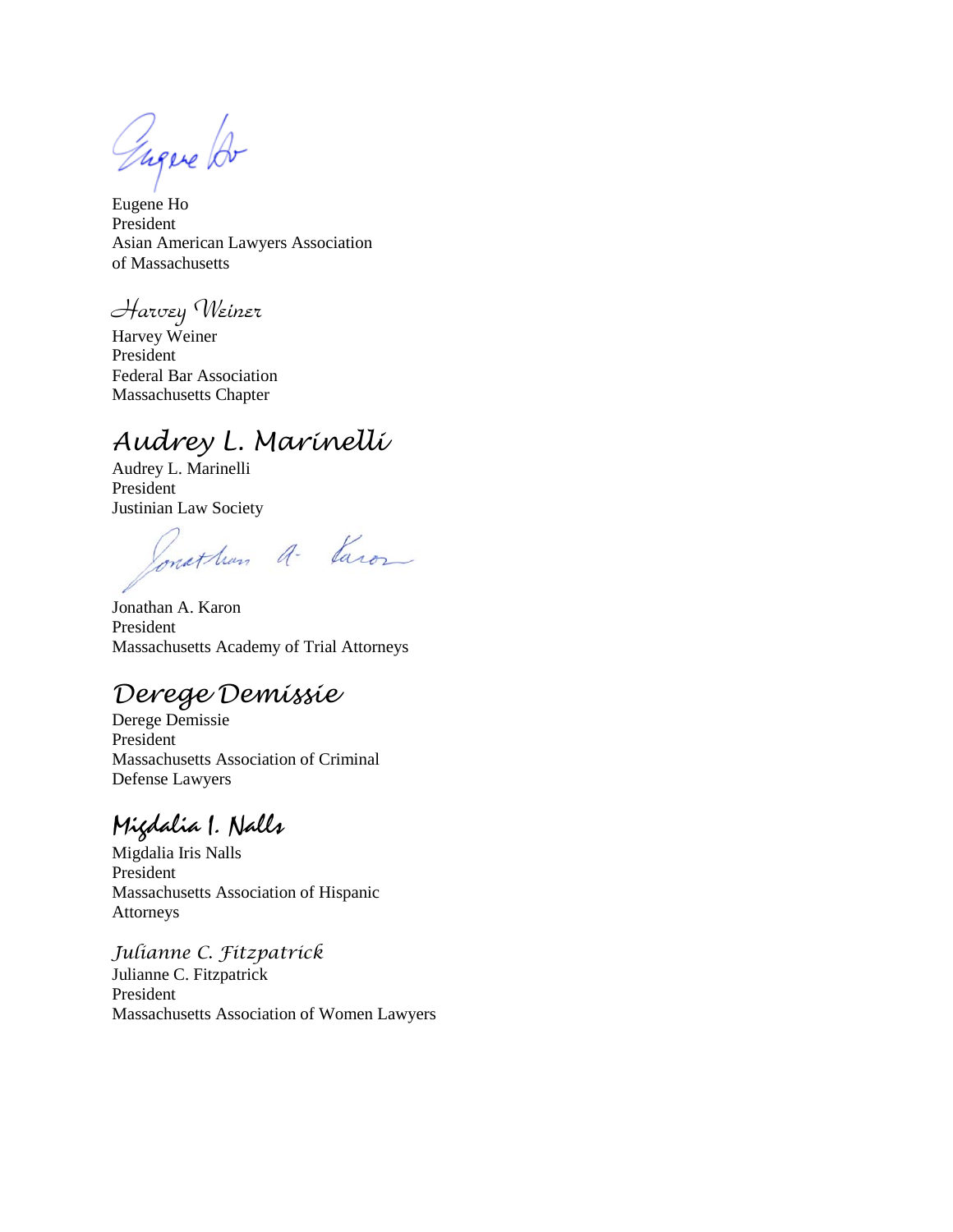Courtney B. Scrubbs President Massachusetts Black Lawyers Association

Midille Seh affer

Michelle Shaffer President MassDLA Bar Association

Gerard T. Lydon

Gerard T. Lydon President Massachusetts Juvenile Bar Association

Gavin F. Alexander Co-Chair Massachusetts LGBTQ Bar Association

BO fluter

Brian Huber Co-Chair Massachusetts LGBTQ Bar Association

aura Sur QLA

Pres  $\mathcal{A}$  ,  $\mathcal{A}$  ,  $\mathcal{A}$ 

Christina L. Montgomery President Massachusetts Employment Lawyers Association